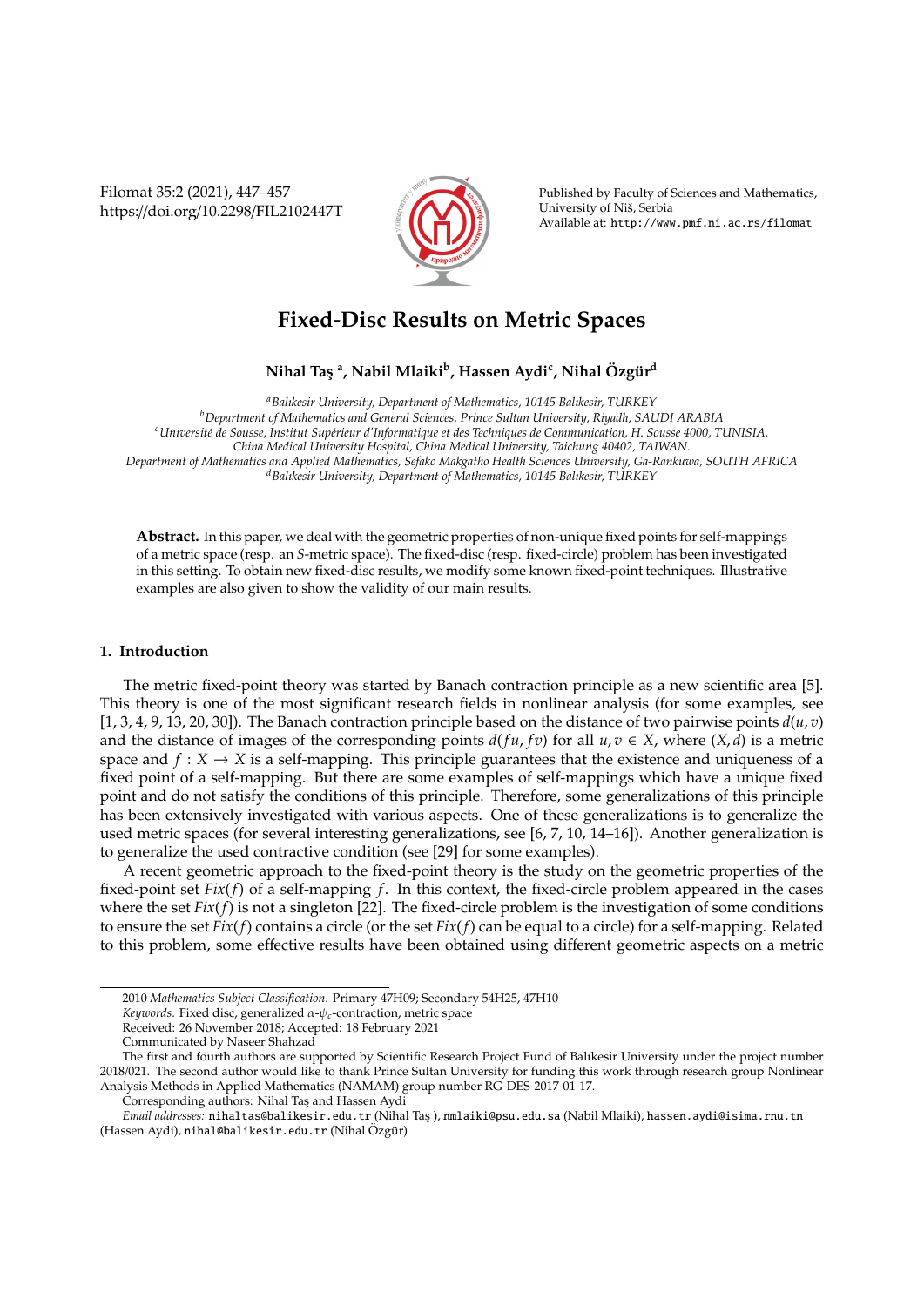space (for more details, see [18, 22, 25, 27, 28, 34]). As a result of some fixed-circle theorems, fixed-disc results have been provided consequently (for example, see [19, 26]). Hence, it is an interesting problem to give new fixed-disc results and their applications in the context of metric spaces.

In this present paper, we prove new fixed-disc results on both a metric space and an *S*-metric space using the different numbers and some known families of functions. To do this, we investigate some existence conditions of a self-mapping to possess a fixed disc and give a characterization to exclude the identity map from the obtained fixed-disc results. Also, we present necessary illustrative examples to our main theorems and some consequences of obtained results.

## **2. Main Results**

Let  $s \ge 1$  and  $\Psi_s$  be the family of functions  $\psi : [0, \infty) \to [0, \infty)$  satisfying the following conditions: (*i*)  $\psi$  is nondecreasing;

 $(i)$ <sup>∞</sup><br>(*ii*)  $\sum$  $\sum_{n=1}^{\infty} s^n \psi^n(\omega) < \infty$  for all  $\omega > 0$ .

It is known that if  $\psi \in \Psi_s$  then we have  $\psi(\omega) < \omega$  for all  $\omega > 0$  [2]. If  $s = 1$  then the family  $\Psi_1$  is given as Ψ in [31]. Throughout this paper, we fix *s* = 1.

From now on, unless otherwise stated, we suppose that  $f : X \to X$  is a self-mapping on the metric space  $(X, d)$  and  $D_{u_0,r} = \{u \in X : d(u, u_0) \leq r\}$  is a disc on X.

Now, we recall the following fixed-disc definition (for more details see [19, 26]).

**Definition 2.1.** *The disc*  $D_{u_0,r}$  *is said to be the fixed disc of a self-mapping f if f u* = *u for all*  $u \in D_{u_0,r}$ .

In the following, we introduce a new type of contractive mapping.

**Definition 2.2.** *A self-mapping f is said to be a generalized* α*-*ψ*c-contractive mapping of type A if there are*  $\alpha: X^2 \to [1, \infty)$ ,  $\psi \in \Psi_1$ ,  $r \in \mathbb{R}^+ \cup \{0\}$  and  $u_0 \in X$  such that the condition  $d(u, fu) > 0$  implies

 $(1)$   $r \leq d(u, fu)$ *and*  $(2) \alpha(u, u_0) d(u, fu) \leq \psi(M_A(u, u_0))$ *for all*  $u \in X$ *, where* 

$$
M_A(u,v) = \max\left\{d(u,v), d(u,fu), d(v,fv), \frac{d(u,fv)}{2}\right\}
$$

Using these new definitions, we obtain the following fixed-disc theorem.

**Theorem 2.3.** *If a self-mapping f is a generalized*  $\alpha$ - $\psi_c$ -contractive mapping of type A with  $u_0 \in X$  and  $r \in \mathbb{R}^+ \cup \{0\}$ *, then*  $D_{u_0,r}$  *is a fixed disc of f . That is, the set Fix(f) contains the disc*  $D_{u_0,r}.$ 

*.*

*Proof.* Let  $u \in D_{u_0,r}$  and  $u \neq fu$ . Then we have  $d(u, fu) > 0$ . By the definition of a generalized  $\alpha$ - $\psi_c$ contractive mapping of type A, there exist  $\alpha: X^2 \to [1,\infty)$ ,  $\psi \in \Psi_1$ ,  $r \in \mathbb{R}^+ \cup \{0\}$  and  $u_0 \in X$  such that

$$
r \leq d(u, fu) \tag{1}
$$

and

$$
\alpha(u, u_0)d(u, fu) \le \psi(M_A(u, u_0)).
$$
\n<sup>(2)</sup>

From the inequality (2) and the property of  $\psi$ , we have

$$
\alpha(u, u_0)d(u, fu) \leq \psi(M_A(u, u_0)) < M_A(u, u_0)
$$
  
=  $\max \left\{ d(u, u_0), d(u, fu), d(u_0, fu_0), \frac{d(u, fu_0)}{2} \right\}.$  (3)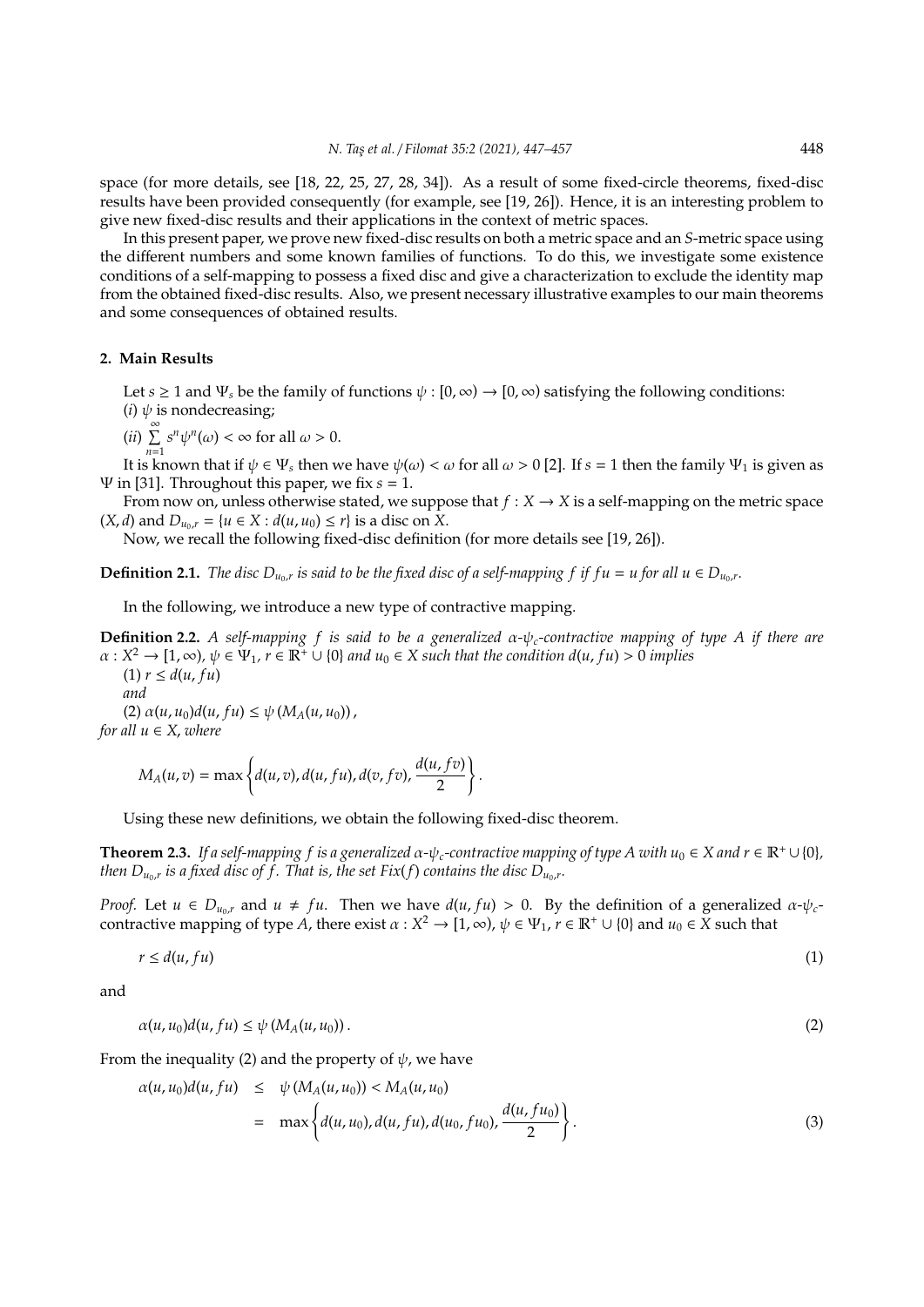Now, we show that  $fu_0 = u_0$  and so  $d(u_0, fu_0) = 0$ . To do this, assume that  $fu_0 \neq u_0$ . Then we have  $d(u_0, fu_0) > 0$ . By the hypothesis, we get

$$
\alpha(u_0, u_0) d(u_0, fu_0) \leq \psi(M_A(u_0, u_0)) < M_A(u_0, u_0)
$$
  
= 
$$
\max \left\{ d(u_0, u_0), d(u_0, fu_0), d(u_0, fu_0), \frac{d(u_0, fu_0)}{2} \right\}
$$
  
= 
$$
d(u_0, fu_0),
$$

a contradiction since  $\alpha(u_0, u_0) \in [1, \infty)$ . So we find

$$
fu_0 = u_0.\tag{4}
$$

Combining the conditions (1), (3) and (4), we get

$$
\alpha(u, u_0)d(u, fu) < d(u, fu).
$$

It is a contradiction since  $\alpha(u, u_0) \geq 1$ . Hence it should be  $fu = u$ , that is, all points of the disc  $D_{u_0,r}$  are fixed by *f*. This means that the disc  $D_{u_0,r}$  is contained in the set  $Fix(f)$ .

**Remark 2.4.** (1) *To obtain the notion of a generalized* α*-*ψ*c-contractive mapping of type A, we have modified the concept of a generalized* α*-*ψ*-Suzuki-contractive mapping of type A given in [2] for s* = 1 *on metric spaces.*

(2) Theorem 2.3 can be also considered as a fixed-circle theorem because a self-mapping f , which fixes a disc  $D_{u_0,r}$ , *fixes every circle*  $C_{u_0,\rho}$  *with*  $\rho \leq r$ .

(3) If we take the self-mapping  $f: X \to X$  as an identity map, then f satisfies the conditions of Theorem 2.3 and *so f fixes every disc Du*0,*<sup>r</sup> .*

(4) If  $r = 0$ , then we have  $D_{u_0,r} = \{u_0\}$ . From Theorem 2.3, the disc  $D_{u_0,r}$  is fixed by f. In this case, Theorem 2.3 *can be also considered as a fixed-point result.*

**Example 2.5.** Let  $X = \mathbb{R}$  be the metric space with the usual metric  $d(u, v) = |u - v|$  for all  $u, v \in \mathbb{R}$ . Let us define the *self-mapping*  $f: X \rightarrow X$  *as* 

$$
fu = \begin{cases} u & ; & u \in [-3,3] \\ u+1 & ; & u \in (-\infty,-3) \cup (3,\infty) \end{cases}
$$

*for all*  $u \in \mathbb{R}$ . Then *f* is a generalized  $\alpha$ - $\psi_c$ -contractive mapping of type A with  $\psi(t) = \frac{t}{2}$ ,  $r = 1$ ,  $u_0 = 0$  and  $\alpha: X^2 \to [1, \infty)$  *is a function defined as*  $\alpha(u, v) = 1$ *. Indeed, we get* 

$$
d(u, fu) = 1 > 0,
$$

*for all u* ∈ (–∞, –3)  $\cup$  (3, ∞) *and* 

$$
M_A(u,0) = \max \left\{ d(u,0), d(u,u+1), d(0,0), \frac{d(u,0)}{2} \right\}
$$
  
= 
$$
\max \left\{ |u|, 1, 0, \frac{|u|}{2} \right\} = |u|.
$$

*Then we have*

$$
\alpha(u,0)d(u,fu)=1\leq \frac{|u|}{2}=\psi\left(M_A(u,0)\right).
$$

*As a consequence, f fixes the disc D*0,<sup>1</sup> = [−1, 1]*. Notice that we have Fix*(*f*) = [−3, 3] *and the fixed disc is not unique.*

To obtain new fixed-disc results, we recall the following family of functions:

Let  $s \ge 1$  and  $\mathcal{F}_s$  be the set of functions  $\psi \in \Psi_s$  verifying the following additional assertions [2]:

(*iii*)  $\psi(\omega_1 + \omega_2) \leq \psi(\omega_1) + \psi(\omega_2)$  for all  $\omega_1, \omega_2 \geq 0$ ;

 $(iv) \psi(c\omega) \geq c\psi(\omega)$  for all  $c, \omega \geq 0$ .

Using the family  $\mathcal{F}_1$ , we introduce the following notions for  $s = 1$ .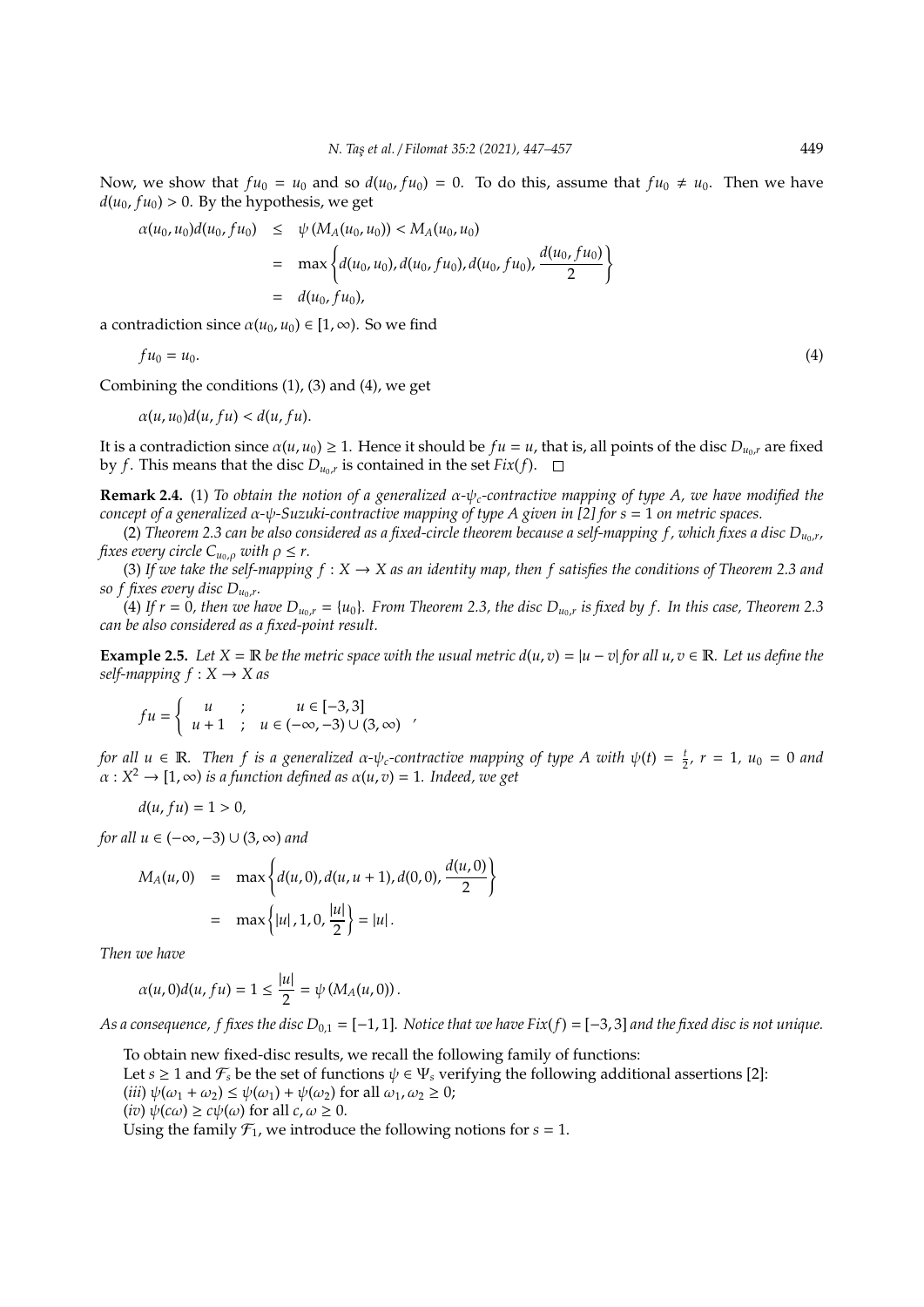**Definition 2.6.** A self-mapping f is said to be a generalized  $\alpha$ - $\psi_c$ -contractive mapping of type B if there are  $\alpha$  :  $X^2 \to$  $[1, ∞)$ ,  $\psi \in \mathcal{F}_1$ ,  $r \in \mathbb{R}^+ \cup \{0\}$  *and*  $u_0 \in X$  *such that the condition d*(*u*, *fu*) > 0 *implies* 

 $(1)$   $r \leq d(u, fu)$ *and*  $(2) \alpha(u, u_0) d(u, fu) \leq \psi(M_B(u, u_0))$ , *for all u* ∈ *X, where*

$$
M_B(u,v)=\frac{d(u,fu)+d(v,fv)}{2}.
$$

**Definition 2.7.** A self-mapping f is said to be a generalized  $\alpha$ - $\psi_c$ -contractive mapping of type C if there are  $\alpha$  :  $X^2 \to$  $[1, ∞)$ ,  $\psi \in \mathcal{F}_1$ ,  $r \in \mathbb{R}^+ \cup \{0\}$  *and*  $u_0 \in X$  *such that the condition*  $d(u, fu) > 0$  *implies* 

 $(1)$   $r \leq d(u, fu)$ *and*  $(2) \alpha(u, u_0) d(u, fu) \leq \psi(M_C(u, u_0))$ *for all*  $u \in X$ *, where* 

$$
M_C(u, u) = \frac{d(u, v) + d(u, fu) + d(v, fv)}{2}.
$$

**Definition 2.8.** *A self-mapping f is said to be a generalized* α*-*ψ*c-contractive mapping of type D if there exist*  $\alpha: X^2 \to [1, \infty)$ ,  $\psi \in \mathcal{F}_1$ ,  $r \in \mathbb{R}^+ \cup \{0\}$  and  $u_0 \in X$  such that the condition  $d(u, fu) > 0$  implies

 $(1)$   $r \leq d(u, fu)$ *and*  $(2) \alpha(u, u_0) d(u, fu) \leq \psi(M_D(u, u_0))$ , *for all*  $u \in X$ *, where* 

$$
M_D(u,v) = \frac{d(u,v) + d(u, fu) + d(v, fv) + d(v, T^2v) + d(Tu, Tv)}{4}.
$$

In the following theorem, we give a characterization for a self-mapping to be an identity mapping.

**Theorem 2.9.** *A self-mapping f is a generalized*  $\alpha$ - $\psi_c$ -contractive mapping of type B with  $u_0 \in X$  and  $r \in \mathbb{R}^+ \cup \{0\}$ *if and only if f* =  $I_X$ *, that is, f*  $u = I_X(u) = u$  *for all*  $u \in X$ *.* 

*Proof.* Let  $u \in X$  be so that  $u \neq fu$ . By the definition of a generalized  $\alpha$ - $\psi_c$ -contractive mapping of type *B*, there are  $\alpha: X^2 \to [1, \infty)$ ,  $\psi \in \mathcal{F}_1$ ,  $r \in \mathbb{R}^+ \cup \{0\}$  and  $u_0 \in X$  such that  $r \leq d(u, fu)$  and

$$
\alpha(u, u_0)d(u, fu) \leq \psi\left(M_B(u, u_0)\right). \tag{5}
$$

From the inequality (5), we have  $fu_0 = u_0$  and

$$
\alpha(u,u_0)d(u,fu)<\frac{d(u,fu)}{2},
$$

a contradiction since  $\alpha(u, u_0) \geq 1$ . Then we have  $u = fu$  for all  $u \in X$  and this means that  $f = I_X$ . Conversely, it is clear that the identity map  $I_X$  is a generalized  $\alpha$ - $\psi_c$ -contractive mapping of type *B*.  $\Box$ 

**Corollary 2.10.** If a self-mapping  $f : X \to X$  is a generalized  $\alpha$ - $\psi$ -contractive mapping of type A and is not a *generalized*  $\alpha$ - $\psi_c$ -contractive mapping of type B, then  $f \neq I_X$ .

Now, we give another fixed-disc results.

**Theorem 2.11.** *If a self-mapping f is a generalized*  $\alpha$ - $\psi_c$ -contractive mapping of type C with  $u_0 \in X$  and  $r \in \mathbb{R}^+ \cup \{0\}$ *then*  $D_{u_0,r}$  *is a fixed disc of f . That is, the set Fix(f) contains the disc*  $D_{u_0,r}.$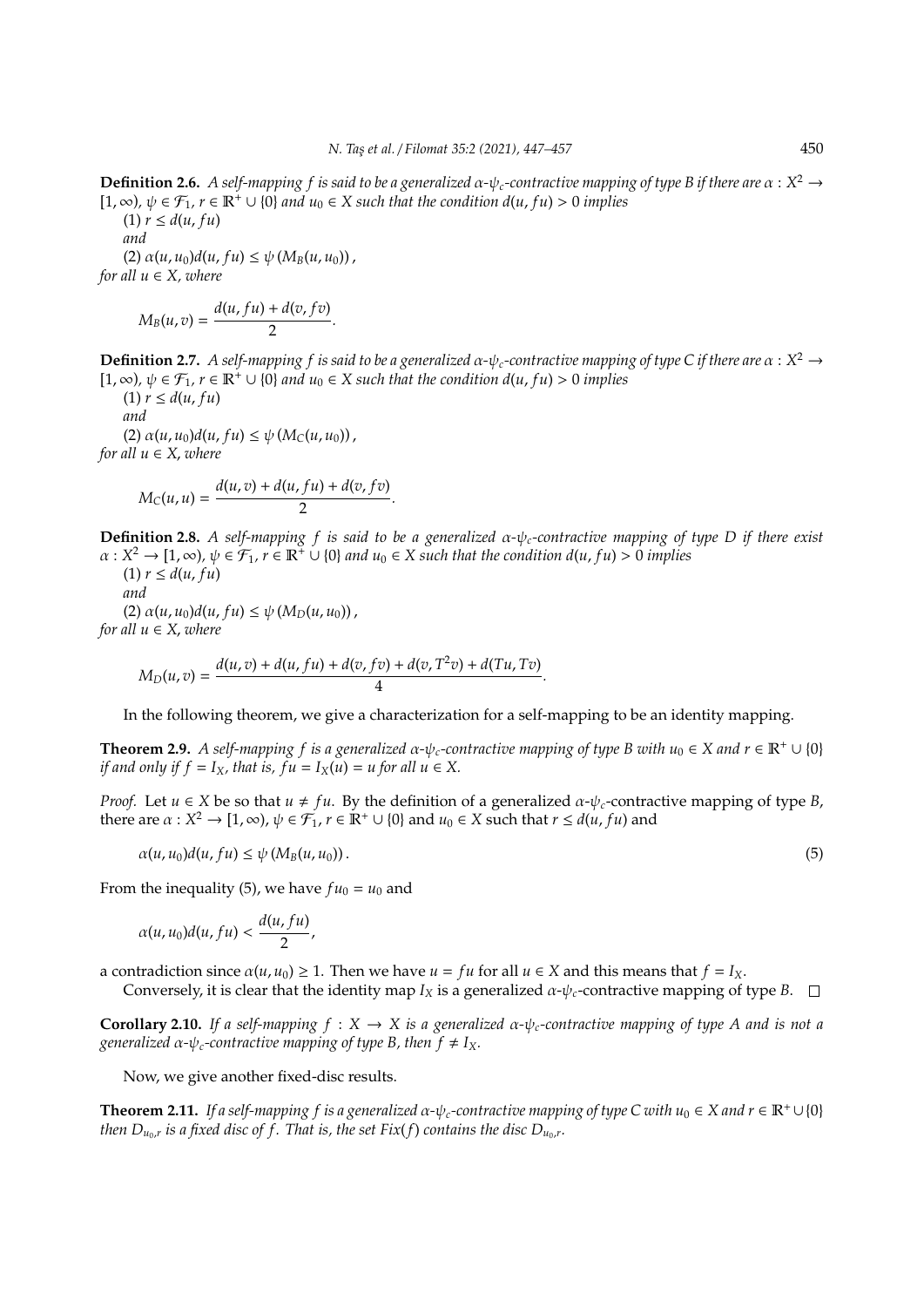*Proof.* Let  $u \in D_{u_0,r}$  and  $u \neq fu$ . Then we have  $d(u, fu) > 0$ . By the definition of a generalized  $\alpha$ - $\psi_c$ contractive mapping of type *C*, there are  $\alpha: X^2 \to [1,\infty)$ ,  $\psi \in \mathcal{F}_1$ ,  $r \in \mathbb{R}^+ \cup \{0\}$  and  $u_0 \in X$  such that

$$
r \le d(u, fu) \tag{6}
$$

and

$$
\alpha(u, u_0)d(u, fu) \le \psi(M_C(u, u_0)).
$$
\n<sup>(7)</sup>

From the inequality (7) and the property of  $\psi$ , we have

$$
\alpha(u, u_0)d(u, fu) \leq \psi(M_C(u, u_0))
$$
\n
$$
= \psi\left(\frac{d(u, u_0) + d(u, fu) + d(u_0, fu_0)}{2}\right)
$$
\n
$$
\leq \psi\left(\frac{d(u, u_0)}{2}\right) + \psi\left(\frac{d(u, fu)}{2}\right) + \psi\left(\frac{d(u, fu)}{2}\right)
$$
\n
$$
< \frac{d(u, u_0)}{2} + \frac{d(u, fu)}{2} + \frac{d(u, fu)}{2}.
$$
\n(8)

Using the hypothesis, it can be easily seen that  $u_0$  is a fixed point of  $f$ , that is,

$$
fu_0 = u_0.\tag{9}
$$

Combining the conditions (6), (8) and (9), we get

$$
\alpha(u,u_0)d(u,fu) < d(u,fu),
$$

a contradiction since  $\alpha(u, u_0) \geq 1$ . Consequently, it should be  $fu = u$ .  $\square$ 

By considering the standard metric space and  $f : X \rightarrow X$  given as in Example 2.5, *f* is a generalized  $\alpha$ - $\psi_c$ -contractive mapping of type *C* with  $\psi(t) = \frac{t}{2}$ ,  $r = 1$ ,  $u_0 = 0$  and the function  $\alpha : X^2 \to [1, \infty)$  defined as  $\alpha(u, v) = 1$ . Therefore, *f* fixes the disc  $D_{0,1} = [-1, 1]$ .

**Theorem 2.12.** Let a self-mapping f be a generalized  $\alpha$ - $\psi_c$ -contractive mapping of type D with  $u_0 \in X$  and  $r \in Y$  $\mathbb{R}^+ \cup \{0\}$ *. If the following conditions hold for all*  $u \in D_{u_0,r}$ 

 $(i)$   $d(fu, u_0) \leq r$ ,  $(iii) f^2 u = u,$ *then*  $D_{u_0,r}$  *is a fixed disc of f . That is, the set Fix(f) contains the disc*  $D_{u_0,r}.$ 

*Proof.* Let  $u \in D_{u_0,r}$  and  $u \neq fu$ . Then we have  $d(u, fu) > 0$ . By the definition of a generalized  $\alpha$ - $\psi_c$ contractive mapping of type  $D$ , there exist  $\alpha: X^2 \to [1,\infty)$ ,  $\psi \in \mathcal{F}_1$ ,  $r \in \mathbb{R}^+ \cup \{0\}$  and  $u_0 \in X$  such that

$$
r \le d(u, fu) \tag{10}
$$

and

$$
\alpha(u, u_0)d(u, fu) \le \psi\left(M_D(u, u_0)\right). \tag{11}
$$

From the inequality (11) and the property of  $\psi$ , we have

$$
\alpha(u, u_0)d(u, fu) \leq \psi(M_D(u, u_0))
$$
  

$$
< \frac{d(u, u_0)}{4} + \frac{d(u, fu)}{4} + \frac{d(u_0, fu_0)}{4}
$$
  

$$
+ \frac{d(u_0, f^2u)}{4} + \frac{d(fu, fu_0)}{4}.
$$
 (12)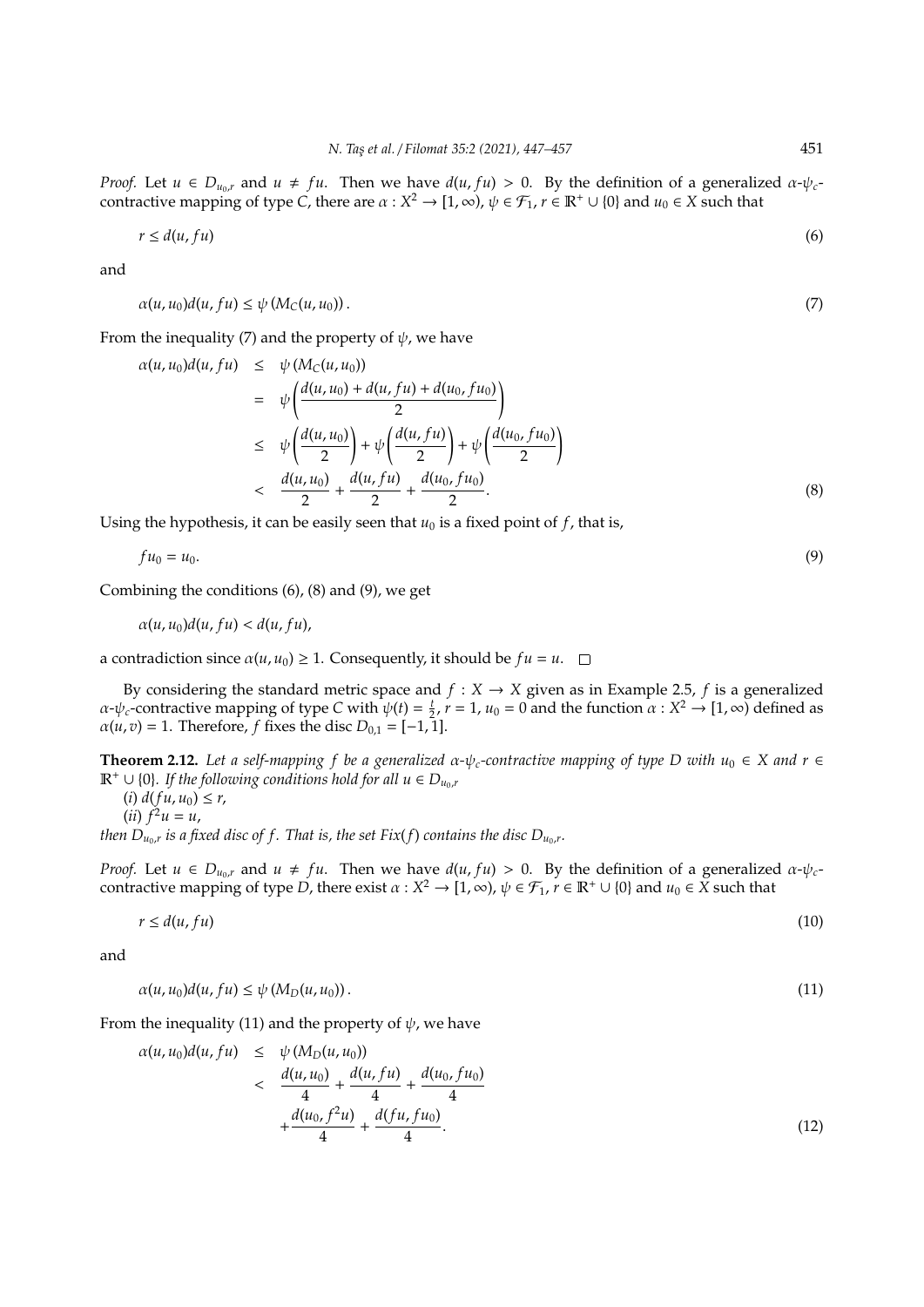Now, we show that  $fu_0 = u_0$  and so  $d(u_0, fu_0) = 0$ . To do this, suppose that  $fu_0 \neq u_0$ . One writes  $d(u_0, fu_0) > 0$ . By the hypothesis, we have

$$
\alpha(u_0, u_0)d(u_0, fu_0) < \frac{d(u_0, fu_0)}{2},
$$

a contradiction since  $\alpha(u_0, u_0) \geq 1$ . So we get

$$
fu_0 = u_0.\tag{13}
$$

Combining the conditions (10), (12) and (13), we find

$$
\alpha(u,u_0)d(u,fu)< d(u,fu),
$$

a contradiction since  $\alpha(u, u_0) \geq 1$ . So it should be  $fu = u$ .  $\Box$ 

Now, we give an illustrative example to Theorem 2.12.

**Example 2.13.** Let  $X = [-2, 2]$  be endowed with the usual metric. Let us consider the self-mapping  $q : X \to X$ *defined by*

$$
gu = \left\{ \begin{array}{rcl} u & ; & u \in X - \{2\} \\ u - 1 & ; & u = 2 \end{array} \right. ,
$$

*for all*  $u \in X$ . Then g is a generalized  $\alpha$ - $\psi_c$ -contractive mapping of type D with  $\psi(t) = \frac{8}{9}t$ ,  $r = 1$ ,  $u_0 = 0$  and  $\alpha: X^2 \to [1, \infty)$  *defined as*  $\alpha(u, v) = 1$ *. Indeed, we get* 

$$
d(u, gu) = 1 > 0,
$$

*for u* = 2 *and*  $M_D(2, 0) = \frac{5}{4}$ *. Then we obtain* 

$$
\alpha(2,0)d(2,g2)=1\leq \frac{10}{9}=\psi(M_D(2,0)).
$$

*Also, we have d*(gu, 0)  $\leq 1$  and  $g^2u = u$  for all  $u \in D_{0,1}$ . Consequently, g fixes the disc  $D_{0,1} = [-1,1]$ .

**Remark 2.14.** (1) *To obtain the notion of a generalized* α*-*ψ*c-contractive mapping of type B* (*resp. type C and type D*)*, we have modified the concept of a generalized* α*-*ψ*-Suzuki-contractive mapping of type B* (*resp. type C and type D*) *given in [2] for s* = 1 *on metric spaces.*

(2) *Theorem 2.11* (*resp. Theorem 2.12*) *can be also considered as a fixed-circle theorem.*

(3) If  $r = 0$  then we have  $D_{u_0,r} = \{u_0\}$ . From Theorem 2.11 (resp. Theorem 2.12), the disc  $D_{u_0,r}$  is fixed by f, that *is, u*<sub>0</sub> *is a fixed point of f. In this case, these theorems can be also considered as fixed-point results.* 

(4) If a self-mapping  $f: X \to X$  satisfies the condition of Theorem 2.11 (resp. Theorem 2.12) and does not satisfy *the condition of Theorem 2.9, then*  $f \neq I_X$ *.* 

(5) Let (*X*, *d*) be a metric space and  $D_{u_0,\rho}$  with  $\rho > 0$  any disc on *X*. Let the self-mapping  $f_\rho : X \to X$  be defined *as follows*:

$$
f_{\rho}u = \begin{cases} u_0 & ; u \notin D_{u_0,\rho} \\ u & ; u \in D_{u_0,\rho} \end{cases}.
$$

*The self-mapping f*<sup>ρ</sup> *does not satisfy the conditions of Theorem 2.3* (*resp. Theorem 2.11 and Theorem 2.12*) *with u*<sup>0</sup> *and* ρ. But  $f_0$  *fixes the disc*  $D_{u_0,0}$ *. Consequently, the converse statement of Theorem 2.3* (*resp. Theorem 2.11 and Theorem 2.12*) *is not true everywhen.*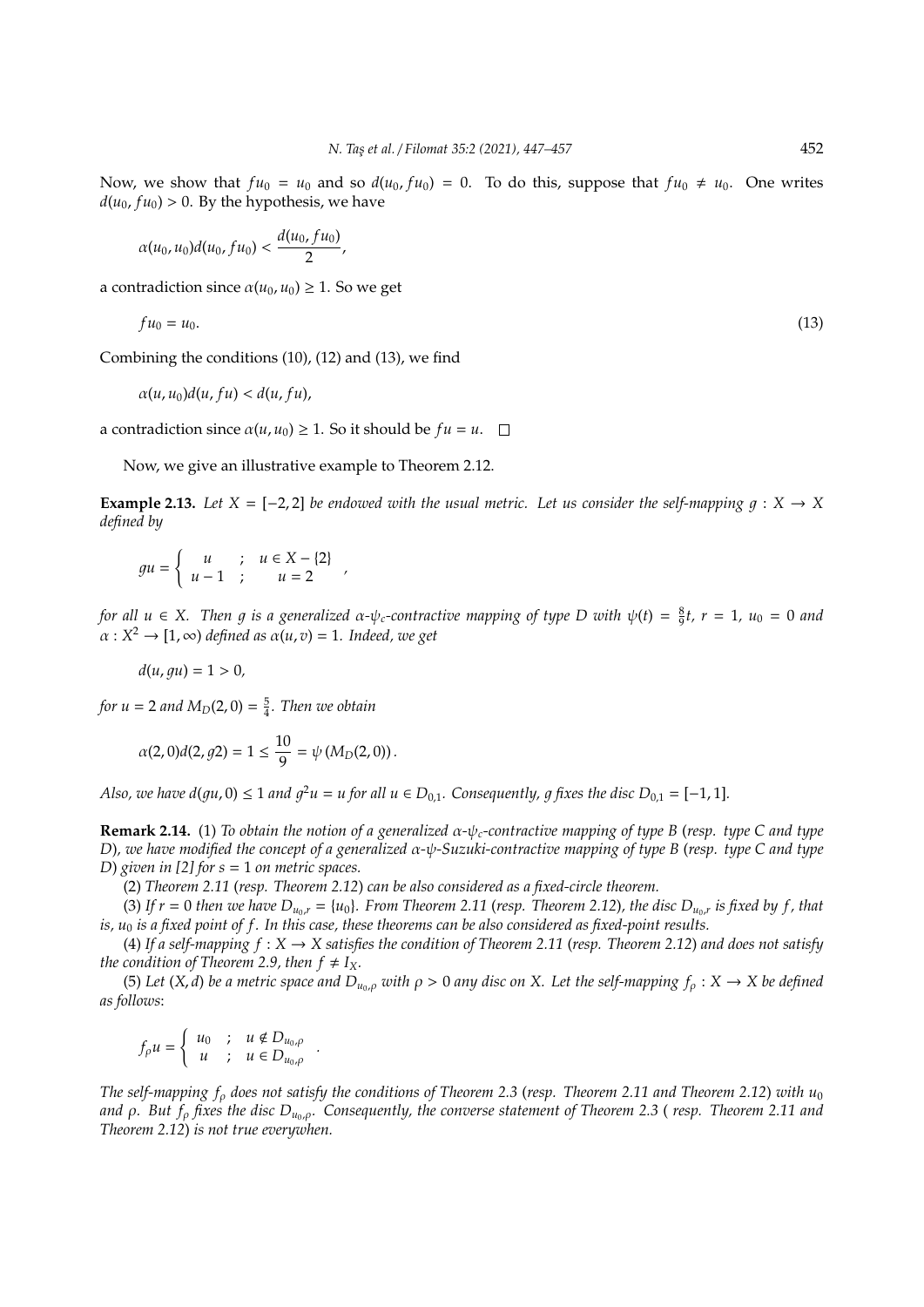In the literature, there are a lot of generalizations of metric spaces. One of these generalizations is an *S*-metric space given as follows:

Let *X* be a nonempty set and  $S: X^3 \to [0, \infty)$  a function satisfying the following conditions for all *u*, *u* ∗ , *u* ∗∗ , *a* ∈ *X*:

 $(S1) S(u, u^*, u^{**}) = 0$  if and only if  $u = u^* = u^{**}$ ;

 $(S2) S(u, u^*, u^{**}) \leq S(u, u, a) + S(u^*, u^*, a) + S(u^{**}, u^{**}, a).$ 

Then S is called an *S*-metric on *X* and the pair (*X*, S) is called an *S*-metric space [32]. If we pay attention, the symmetry condition is not included in the definition of an *S*-metric. But, it is known that

$$
S(u, u, u^*) = S(u^*, u^*, u), \tag{14}
$$

for all  $u, u^* \in X$  [32]. The equality (14) can be considered as the symmetry condition for an *S*-metric. On the other hand, there are some examples of an *S*-metric which is not generated by any metric (see [8, 11, 17, 21, 24] for more details). In this context, some fixed-circle results have been obtained using various approaches (see [8, 17, 23, 24, 35, 36]). Therefore, the fixed-disc problem can be considered on an *S*-metric space using the above approaches.

From now on, (*X*, S) is assumed to be an *S*-metric space.

At first, we recall the definitions of a circle [23] and a disc [32], respectively:

$$
C_{u_0,r}^S = \{u \in X : S(u,u,u_0) = r\}
$$

and

$$
D_{u_0,r}^S = \{u \in X : S(u,u,u_0) \le r\}.
$$

Now, we define the following numbers to obtain new contractive conditions on an *S*-metric space.

$$
M_A^S(u, u^*) = \max \left\{ S(u, u, u^*), S(u, u, Tu), S(u^*, u^*, Tu^*) , \frac{S(u, u, Tu^*)}{2} \right\},\,
$$
  

$$
M_B^S(u, u^*) = \frac{S(u, u, Tu) + S(u^*, u^*, Tu^*)}{2},\,
$$
  

$$
M_C^S(u, u^*) = \frac{S(u, u, u^*) + S(u, u, Tu) + S(u^*, u^*, Tu^*)}{2}
$$

and

$$
M_{D}^{S}(u, u^{*}) = \frac{S(u, u, u^{*}) + S(u, u, Tu) + S(u^{*}, u^{*}, Tu^{*}) + S(u^{*}, u^{*}, T^{2}u) + S(Tu, Tu, Tu^{*})}{4}.
$$

Using these quantities, we introduce the following notions.

**Definition 2.15.** *A self-mapping f is said to be a generalized* α*-*ψ *s c -contractive mapping of type A if there are*  $\alpha: X^2 \to [1, \infty)$ ,  $\psi \in \Psi_1$ ,  $r \in \mathbb{R}^+ \cup \{0\}$  and  $u_0 \in X$  such that the condition  $S(u, u, fu) > 0$  implies  $(1)$   $r \leq S(u, u, fu)$ 

*and*  $(2) \alpha(u, u_0) S(u, u, fu) \leq \psi\left(M_A^S(u, u_0)\right),$ *for all*  $u \in X$ *.* 

**Definition 2.16.** *A self-mapping f is said to be a generalized* α*-*ψ *s c -contractive mapping of type B* (*resp. a generalized*  $\alpha$ −ψ $^s$ -contractive mapping of type C and a generalized α-ψ $^s$ -contractive mapping of type D) if there are α : X<sup>2</sup> → [1, ∞),  $\psi \in \Psi_1$ ,  $r \in \mathbb{R}^+ \cup \{0\}$  and  $u_0 \in X$  such that the condition  $S(u, u, fu) > 0$  implies

 $(1)$   $r \leq S(u, u, fu)$ *and* (2)  $\alpha(u, u_0)S(u, u, fu) \leq \psi(M_B^S(u, u_0))$  (resp.  $\alpha(u, u_0)S(u, u, fu) \leq \psi(M_C^S(u, u_0))$  and  $\alpha(u, u_0)S(u, u, fu) \leq$  $\psi\left(M_D^S(u,u_0)\right)$ *for all*  $u \in X$ .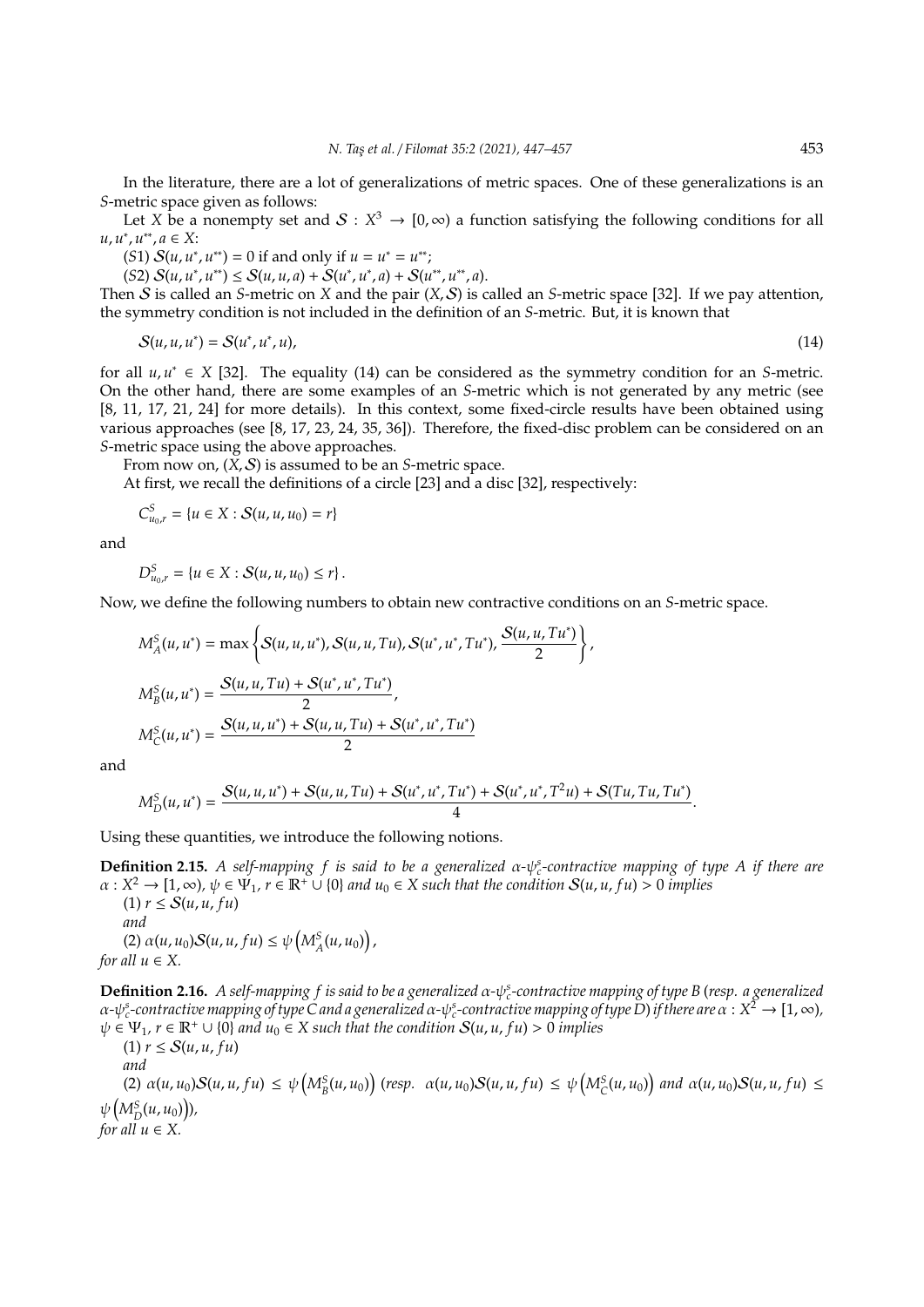Now, we recall the definition of a fixed disc on an *S*-metric space before we are going to establish some fixed-disc results (see [17] for more details).

**Definition 2.17.** *The disc*  $D^S_{u_0,r}$  *is named as the fixed disc of a self-mapping f if f u* = *u for all*  $u \in D^S_{u_0,r}$ .

**Theorem 2.18.** If a self-mapping f is a generalized  $\alpha$ - $\psi_c^s$ -contractive mapping of type A or a generalized  $\alpha$ - $\psi_c^s$ *contractive mapping of type*  $C$  *with*  $u_0 \in X$  and  $r \in \mathbb{R}^+ \cup \{0\}$ , then  $D^S_{u_0,r}$  is a fixed disc of f. That is, the set  $Fix(f)$ *contains the disc*  $D^S_{u_0,r}$ .

*Proof.* Assume that *f* is a generalized  $\alpha$ - $\psi_c^s$ -contractive mapping of type *A*. Let  $u \in D_{u_0,r}^S$  and  $u \neq fu$ . Then we have  $S(u, u, fu) > 0$ . By the definition of a generalized  $a - \psi_c^s$ -contractive mapping of type *A*, there exist  $\alpha: X^2 \to [1, \infty)$ ,  $\psi \in \Psi_1$ ,  $r \in \mathbb{R}^+ \cup \{0\}$  and  $u_0 \in X$  such that

$$
r \le S(u, u, fu) \tag{15}
$$

and

$$
\alpha(u, u_0) S(u, u, fu) \le \psi\left(M_A^S(u, u_0)\right). \tag{16}
$$

From the inequality (16) and the property of  $\psi$ , we get

$$
\alpha(u, u_0)S(u, u, fu) \leq \psi\left(M_A^S(u, u_0)\right) < M_A^S(u, u_0)
$$
  
= 
$$
\max\left\{\begin{array}{l}S(u, u, u_0), S(u, u, fu), \\S(u_0, u_0, fu_0), \frac{S(u, u, fu_0)}{2}\end{array}\right\}.
$$
 (17)

Now, we show that  $fu_0 = u_0$  and so  $S(u_0, u_0, fu_0) = 0$ . To do this, suppose that  $fu_0 \neq u_0$ . Then we have  $S(u_0, u_0, fu_0) > 0$ . By the inequality (17), we find

 $\alpha(u_0, u_0)S(u_0, u_0, fu_0) < S(u_0, u_0, fu_0).$ 

It is a contradiction since  $\alpha(u_0, u_0) \geq 1$ . Therefore it should be

$$
fu_0 = u_0.\tag{18}
$$

Combining the conditions (15), (17) and (18), we obtain

 $\alpha(u, u_0)S(u, u, fu) < S(u, u, fu)$ 

a contradiction because of  $1 \le \alpha(u, u_0) < \infty$ . Hence it should be  $fu = u$ .

If *f* is a generalized  $\alpha$ - $\psi_c^s$ -contractive mapping of type *C*, then by the above similar arguments, the proof can be easily seen. Consequently,  $f$  fixes the disc  $D^S_{u_0,r}$ .

**Example 2.19.** Let  $X = \mathbb{R}$  and the function  $S: X^3 \to [0, \infty)$  be defined by

 $S(u, u^*, u^{**}) = |u - u^{**}| + |u + u^{**} - 2u^{*}|$ 

*for all u*, *u* ∗ , *u* ∗∗ ∈ R *[21]. Then* (R, S) *is an S-metric space and the S-metric* S *is not generated by any metric d* (*see [21] for more details*). We consider the self-mapping  $f : X \rightarrow X$  given as

$$
fu = \begin{cases} u & ; & u \in \left[-\frac{3}{2}, \frac{3}{2}\right] \\ u + \frac{1}{2} & ; & u \in \left(-\infty, -\frac{3}{2}\right) \cup \left(\frac{3}{2}, \infty\right) \end{cases}
$$

*for all u* ∈ R. *Then f is a generalized α-ψε-contractive mapping of type A (resp. a generalized α-ψε-contractive*  $m$  *apping of type* C) *with*  $\psi(t) = \frac{t}{2}$ ,  $r = 1$ ,  $u_0 = 0$  and the function  $\alpha : X^2 \to [1, \infty)$  given as  $\alpha(u, u^*) = 1$ . By Theorem 2.18, *f* fixes the disc  $D_{0,1}^S = \left[-\frac{1}{2}, \frac{1}{2}\right]$ .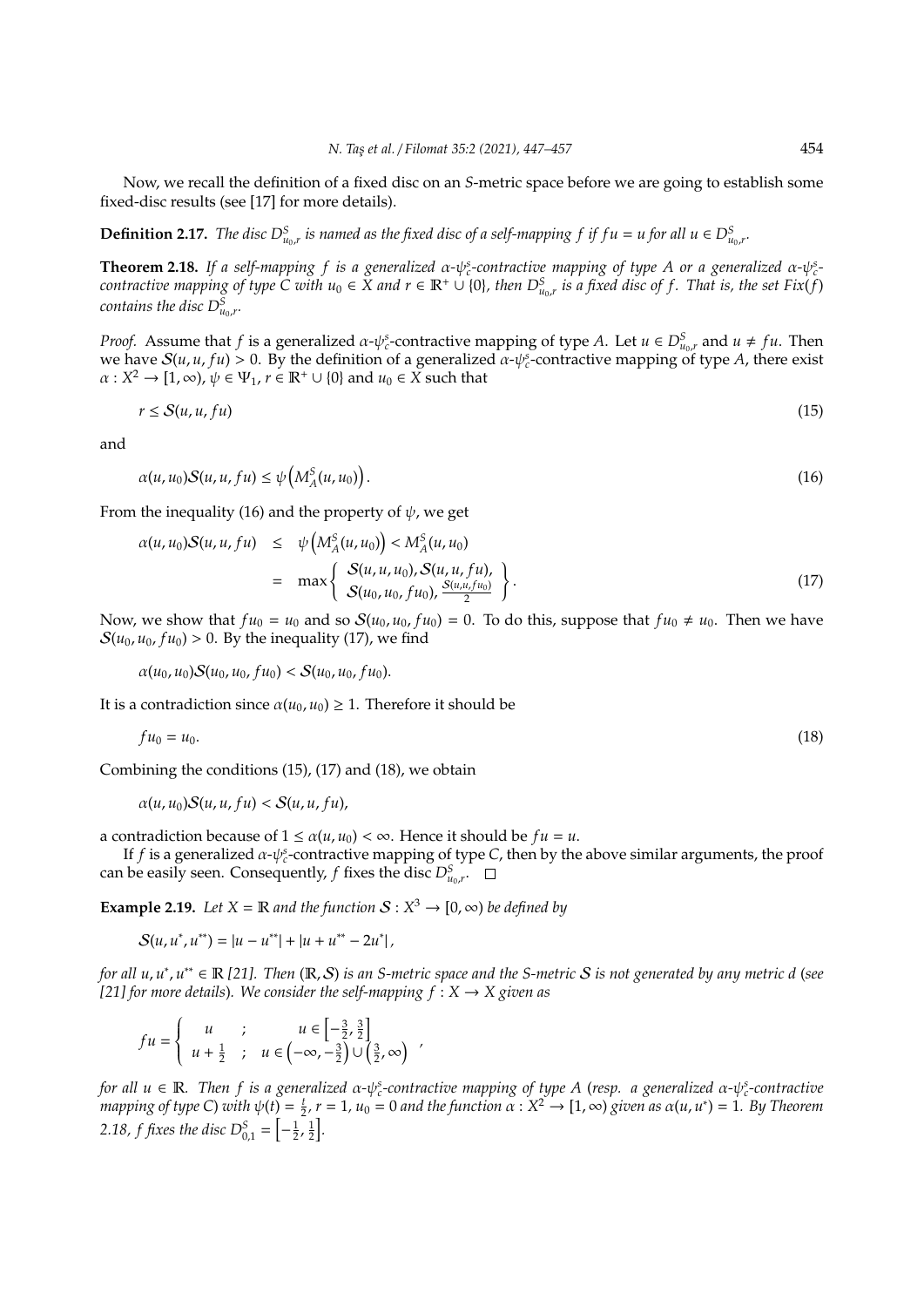**Theorem 2.20.** A self-mapping f is a generalized  $\alpha$ - $\psi_c^s$ -contractive mapping of type B with  $u_0 \in X$  and  $r \in \mathbb{R}^+ \cup \{0\}$ *if and only if f* =  $I_X$ *, that is, fu* =  $I_X(u)$  =  $u$  *for all*  $u \in X$ *.* 

*Proof.* Let  $u \in X$  be an arbitrary point so that  $u \neq fu$ . By the definition of a generalized  $\alpha$ - $\psi_c^s$ -contractive mapping of type *B*, there are  $\alpha : \hat{X}^2 \to [1, \infty)$ ,  $\psi \in \hat{\mathcal{F}}_1$ ,  $r \in \mathbb{R}^+ \cup \{0\}$  and  $u_0 \in X$  such that  $r \leq \mathcal{S}(u, u, fu)$  and

$$
\alpha(u, u_0) S(u, u, fu) \le \psi\left(M_B^S(u, u_0)\right). \tag{19}
$$

From the inequality (19), we have  $fu_0 = u_0$  and

$$
\alpha(u,u_0)S(u,u,fu)<\frac{S(u,u,fu)}{2},
$$

a contradiction since  $\alpha(u, u_0) \geq 1$ . Then we have  $fu = u$  and  $f = I_X$ . Conversely, it is clear that the identity map  $I_X$  is a generalized  $\alpha$ - $\psi_c^s$ -contraction of type *B*.

**Theorem 2.21.** Let a self-mapping f a generalized  $\alpha$ - $\psi_c$ -contractive mapping of type D with  $u_0 \in X$  and  $r \in \mathbb{R}^+ \cup \{0\}$ . *If the following conditions hold for all*  $u \in D^S_{u_0,r}$ 

 $(i) S(fu, fu, u_0) \leq r$ ,  $(iii) f^2 u = u,$ *then*  $D^S_{u_0,r}$  *is a fixed disc of f*.

*Proof.* It suffices to proceed similarly as in the proof of Theorem 2.18.  $\Box$ 

*,*

**Example 2.22.** *Let X* = [−1, 1] *be the S-metric space with the S-metric given in Example 2.19. Let us define the*  $self$ *-mapping*  $f: X \rightarrow X$  *as* 

$$
fu = \left\{ \begin{array}{rcl} u & ; & u \in X - \{1\} \\ \frac{1}{2} & ; & u = 1 \end{array} \right.
$$

*for all*  $u \in X$ . Then *f* is a generalized  $\alpha$ - $\psi_c^s$ -contractive mapping of type D with  $\psi(t) = \frac{8}{9}t$ ,  $r = 1$ ,  $u_0 = 0$  and the  $f$ *unction*  $\alpha: X^2 \to [1, \infty)$  *defined as*  $\alpha(u, u^*) = 1$ . Also, we have  $S(fu, fu, 0) \le 1$  and  $f^2u = u$  for all  $u \in D_{0,1}^S$ . From *Theorem 2.21, f fixes the disc*  $D_{0,1}^S = \left[ -\frac{1}{2}, \frac{1}{2} \right]$ .

**Remark 2.23.** (1) *Theorem 2.18* (*resp. Theorem 2.21*) *corresponds to a fixed-circle theorem since a self-mapping f , which has a fixed-disc*  $D^S_{u_0,r}$  *fixes every circle*  $C^S_{u_0,\rho}$  *with*  $\rho \leq r$ *.* 

(2) If  $r = 0$ , then we have  $D_{u_0,r}^S = \{u_0\}$ . From Theorem 2.18 (or Theorem 2.21), the disc  $D_{u_0,r}^S$  is fixed by f, that is, *u*<sup>0</sup> *is a fixed point of f . Under this case, Theorem 2.18 and Theorem 2.21 can be also considered as fixed-point results.*

(3) If a self-mapping  $f : X \to X$  satisfies the conditions of Theorem 2.18 (or Theorem 2.21) and does not satisfy *the conditions of Theorem 2.20, then*  $f \neq I_X$ *.* 

(4) If an S-metric is generated by any metric d, then any circle  $C^S_{u_0,r}$  on the S-metric space  $(X, S)$  is the circle  $C_{u_0,\frac{1}{2}}$ *on the metric space* (*X*, *d*) *[24]. Therefore, Theorem 2.3* (*resp. Theorem 2.11 and Theorem 2.12*) *and Theorem 2.18* (*or Theorem 2.21*) *can be considered as the same in this case.*

(5) *It is well known that every S-metric generates a b-metric [33]. Hence Theorem 2.18* (*resp. Theorem 2.20 and Theorem 2.21*) *can be also considered on a b-metric space.*

(6) Let (*X*, *S*) be an S-metric space and  $D^S_{u_0,\rho}$  with  $\rho > 0$  be any disc on X. Let  $f: X \to X$  be defined as follows:

*f u* =  $\left\{ \begin{array}{rcl} u_0 & ; & u \notin D^S_{u_0,\rho} \\ u & ; & u \in D^S_{u_0,\rho} \end{array} \right.$ *.*

*f does not verify the conditions of Theorem 2.18* (*resp. Theorem 2.21*) *with u*<sup>0</sup> *and* ρ*. But f fixes the disc D<sup>S</sup> <sup>u</sup>*0,ρ*. Consequently, the converse statement of Theorem 2.18* (*resp. Theorem 2.21*) *is not always true.*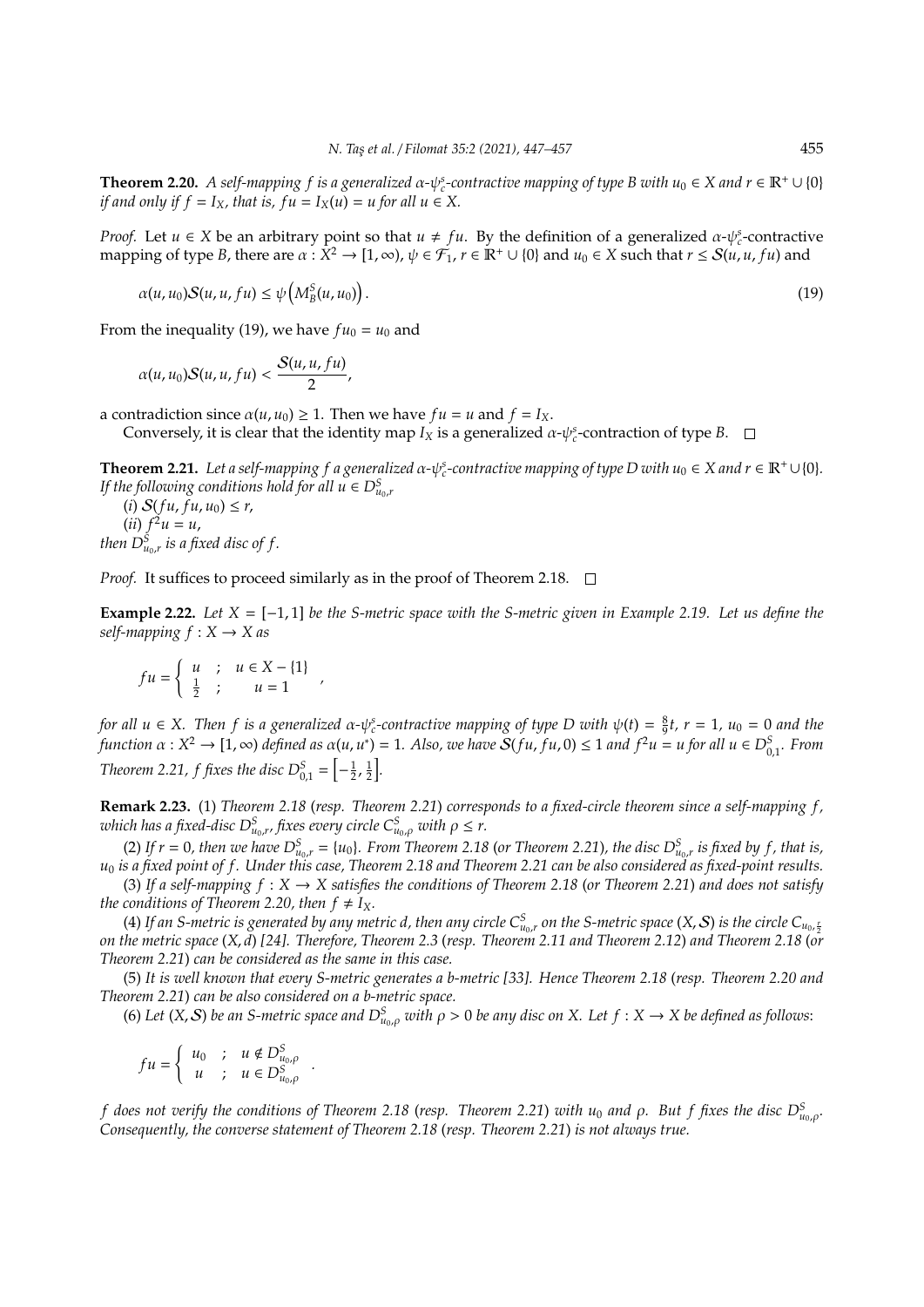#### **3. Conclusion and Future Work**

In these days, the fixed circle problem continues to be studied with various applications as well as theoretical studies (see [22, 25, 27] for some examples). As new solutions to the fixed-circle problem, in this manuscript, we established new fixed-disc results on both a metric space and an *S*-metric space. It is known that some mappings having fixed discs have been used in neural networks as activation functions. For example, the complex valued function *zReLU*(*z*) defined by

$$
zReLU(z) = \begin{cases} z = u + iv & ; u > 0, v > 0 \\ 0 & ; otherwise \end{cases}
$$

and the real valued function *LReLU*(*u*) defined by

$$
LReLU(u) = \begin{cases} \alpha u & ; & u < 0 \\ u & ; & u \ge 0 \end{cases}
$$

are popular complex and real valued activation functions, respectively (see [12] and the references therein). As perspectives, it is an interesting problem to present some real life applications of fixed-disc results.

**Acknowledgement.** The authors gratefully thank to the referees for the constructive comments and recommendations which definitely help to improve the readability and quality of the paper.

#### **References**

- [1] H. Afshari, H. Aydi, E. Karapınar, On generalized α-ψ-Geraghty contractions on *b*-metric spaces, Georgian Mathematical Journal, 27 (1) (2020), 9–21.
- [2] H. Afshari, S. Kalantari, H. Aydi, Fixed point results for generalized α-ψ-Suzuki-contractions in quasi-*b*-metric-like spaces, Asian-European Journal of Mathematics 11 (1) (2018), 1850012, 12 pp.
- [3] E. Ameer, H. Aydi, M. Arshad, M. De la Sen, Hybrid Ćirić type graphic (Υ, Λ)-contraction mappings with applications to electric circuit and fractional differential equations, Symmetry 12 (3) (2020), 467.
- [4] H. Aydi, M. Jleli, B. Samet, On positive solutions for a fractional thermostat model with a convex-concave source term via  $\psi$ -Caputo fractional derivative, Mediterranean Journal of Mathematics 17 (1) (2020), 16.
- [5] S. Banach, Sur les operations dans les ensembles abstraits et leur application aux equations integrals, Fundamenta Mathematicae 3 (1) (1922), 133–181.
- [6] A. Branciari, A fixed point theorem of Banach-Caccioppoli type on a class of generalized metric spaces, Publicationes Mathematicae Debrecen 57 (2000), 31–37.
- [7] S. Czerwik, Contraction mappings in *b*-metric spaces, Acta Mathematica et Informatica Universitatis Ostraviensis 1 (1993), 5–11.
- [8] U. Celik, N. Özgür, On the fixed-circle problem, Facta Universitatis, Series: Mathematics and Informatics 35 (5), 1273–1290. [9] M. E. Gordji, H. Baghani, G. H. Kim, A fixed point theorem for contraction type maps in partially ordered metric spaces and
- application to ordinary differential equations, Discrete Dynamics in Nature and Society 2012 (2012), Article ID 981517, 8 pp. [10] M. Jleli, B. Samet, On a new generalization of metric spaces, Journal of Fixed Point Theory and Applications 20 (3) (2018), Paper No. 128, 20 pp.
- [11] N. T. Hieu, N. T. Ly, N. V. Dung, A generalization of Ciric quasi-contractions for maps on S-metric spaces, Thai Journal of Mathematics 13 (2) (2015), 369-380.
- [12] H. Lee, H. S. Park, A generalization method of partitioned activation function for complex number, arXiv:1802.02987.
- [13] Z. D. Mitrović, H. Aydi, N. Mlaiki, M. Gardašević-Filipović, K. Kukić, S. Radenović, M. De la Sen, Some new observations and results for convex contractions of Istratescu's type, Symmetry 11(2) (2019), 1457.
- [14] S. G. Matthews, Partial metric topology, Proceedings of the 8th Summer Conference on General Topology and Applications, vol. 728, pp. 183-197, Annals of the New York Academy of Sciences, 1994.
- [15] N. Mlaiki, H. Aydi, N. Souayah, T. Abdeljawad, Controlled metric type spaces and the related contraction principle, Mathematics 6 (10) (2018), 194.
- [16] T. Abdeljawad, N. Mlaiki, H. Aydi, N. Souayah, Double controlled metric type spaces and some fixed point results, Mathematics, 6 (12) (2018), 320.
- [17] N. Mlaiki, U. Çelik, N. Taş, N. Y. Özgür, A. Mukheimer, Wardowski type contractions and the fixed-circle problem on S-metric spaces, Journal of Mathematics 2018 (2018), Article ID 9127486, 9 pages.
- [18] N. Mlaiki, N. Tas, N. Y. Özgür, On the fixed-circle problem and Khan type contractions, Axioms 7 (2018), 80.
- [19] N. Mlaiki, N. Özgür, N. Taş, New fixed-circle results related to  $F_c$ -contractive and  $F_c$ -expanding mappings on metric spaces, arXiv:2101.10770.
- [20] J. J. Nieto, R. R. lopez, Existence and uniqueness of fixed point in partially ordered sets and applications to ordinary differential equations, Acta Mathematica Sinica, English Series 23 (2007), 2205–2212.